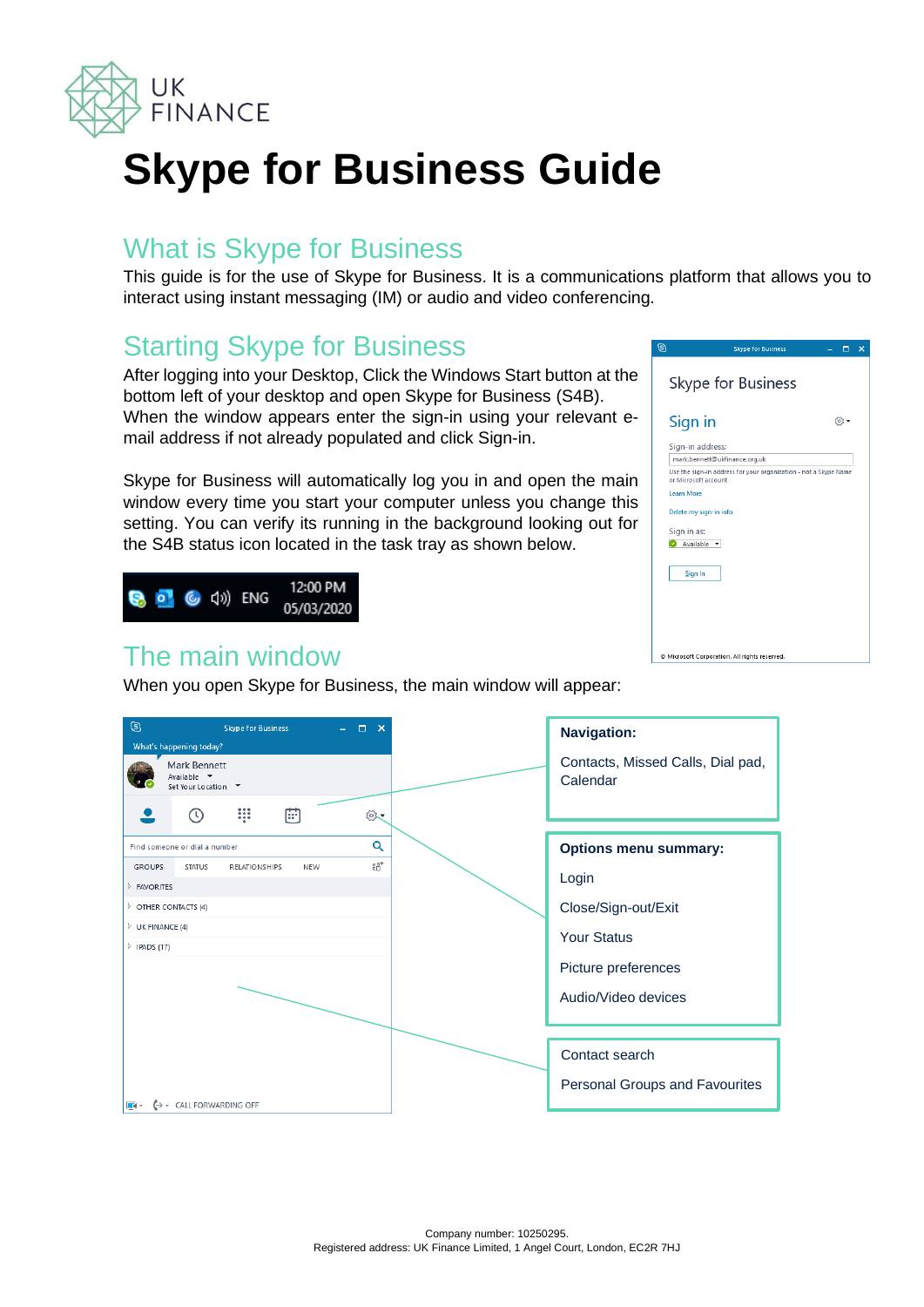#### Answering a call

Incoming calls will be displayed as a popup in the lower right screen, even if the app window is closed. You can choose a headset, microphone and speakers from the Options menu on the main window labelled on the first page of this guide.



# Making a call

From the main window you can use the dial pad in the ribbon.

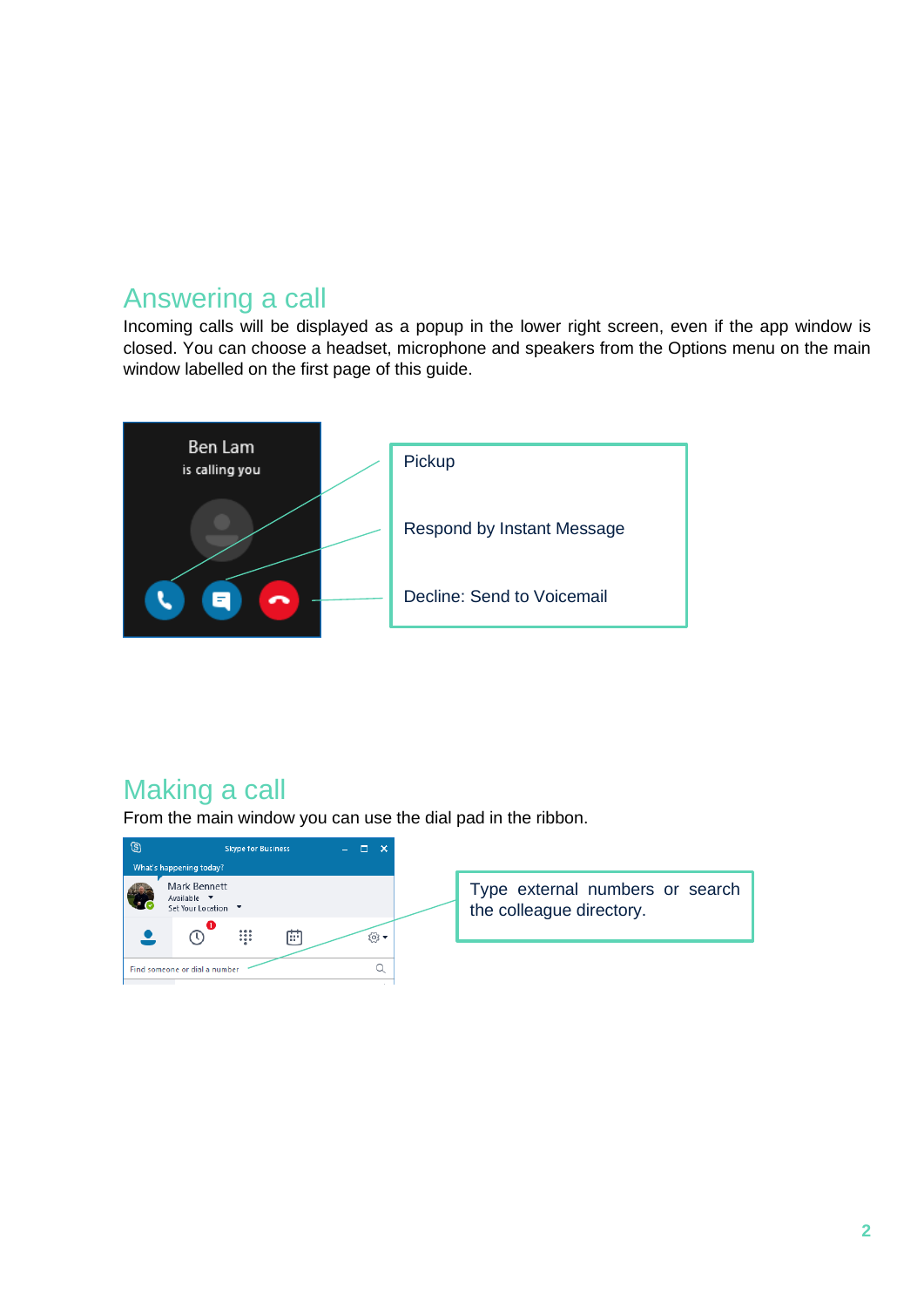# Call controls



# Features (IM/Audio/Video)

During a call you can use the call controls to start video, share files or use instant messaging. These features only work between Skype to Skype users, and aren't available whilst dialling normal phone numbers.

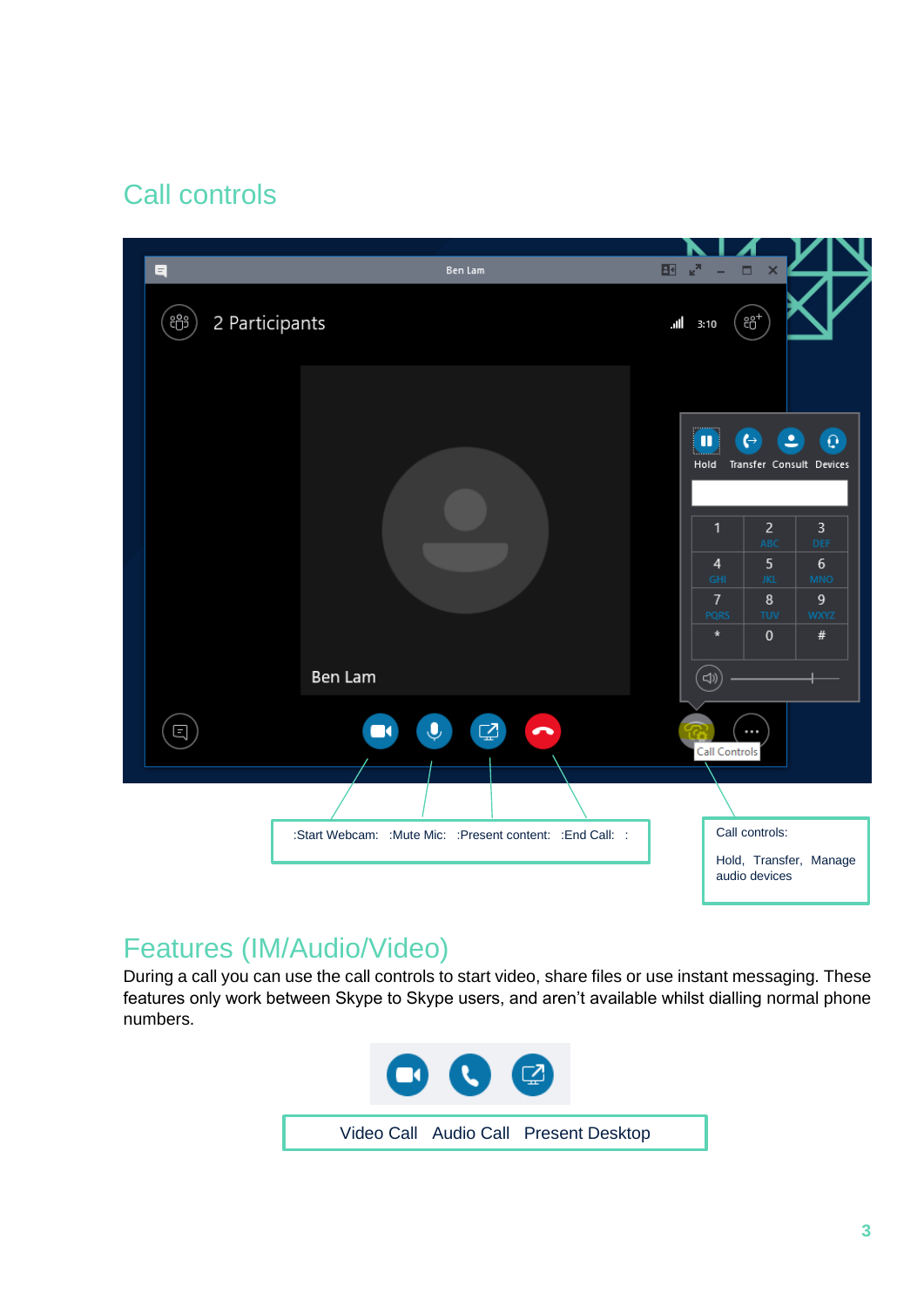## Starting an unscheduled meeting

For spontaneous meetings, the **Meet Now** feature in Skype for Business allows you to hold impromptu meetings without the need to schedule in Outlook and works for internal and external participants.

In the main Skype for Business window, go to the **Options** menu (cog icon) and select **Meet Now**

A meeting conversation window will open and you will be able to invite participants using the Invite button

#### o -File Meet Now Tool Help Show Menu Bar

### Sharing your desktop content and files

You can share content or screens with others from the conversation window during a call.

### Start sharing

 $2+$ 

From within a chat window choose the Computer icon then 'Share Desktop'. Add further participants by clicking the Participants icon in the upper right, or send files directly using the paperclip.

Your participants will receive an alert to notify them that you are sharing content. Once they click "Accept", the shared content will appear in a window on their screen.

Initially, only the person who started presenting can control the content. You can however allow any participant to share control.

| $\blacksquare$                                                                                 | <b>Clinton Brayley</b>               |                   | о<br>× |
|------------------------------------------------------------------------------------------------|--------------------------------------|-------------------|--------|
| • Clinton Brayley<br>SENIOR IT SUPPORT, In a call - Offline Messages Only<br>88 2 Participants |                                      |                   |        |
|                                                                                                |                                      |                   |        |
|                                                                                                |                                      |                   |        |
|                                                                                                | Share your Desktop<br>Share a Window |                   |        |
|                                                                                                | Co-Author Office Doc                 |                   |        |
|                                                                                                | Add Attachments<br>Manage Content    | $\theta$ $\theta$ | ☺      |
| Ξ                                                                                              | ø                                    |                   |        |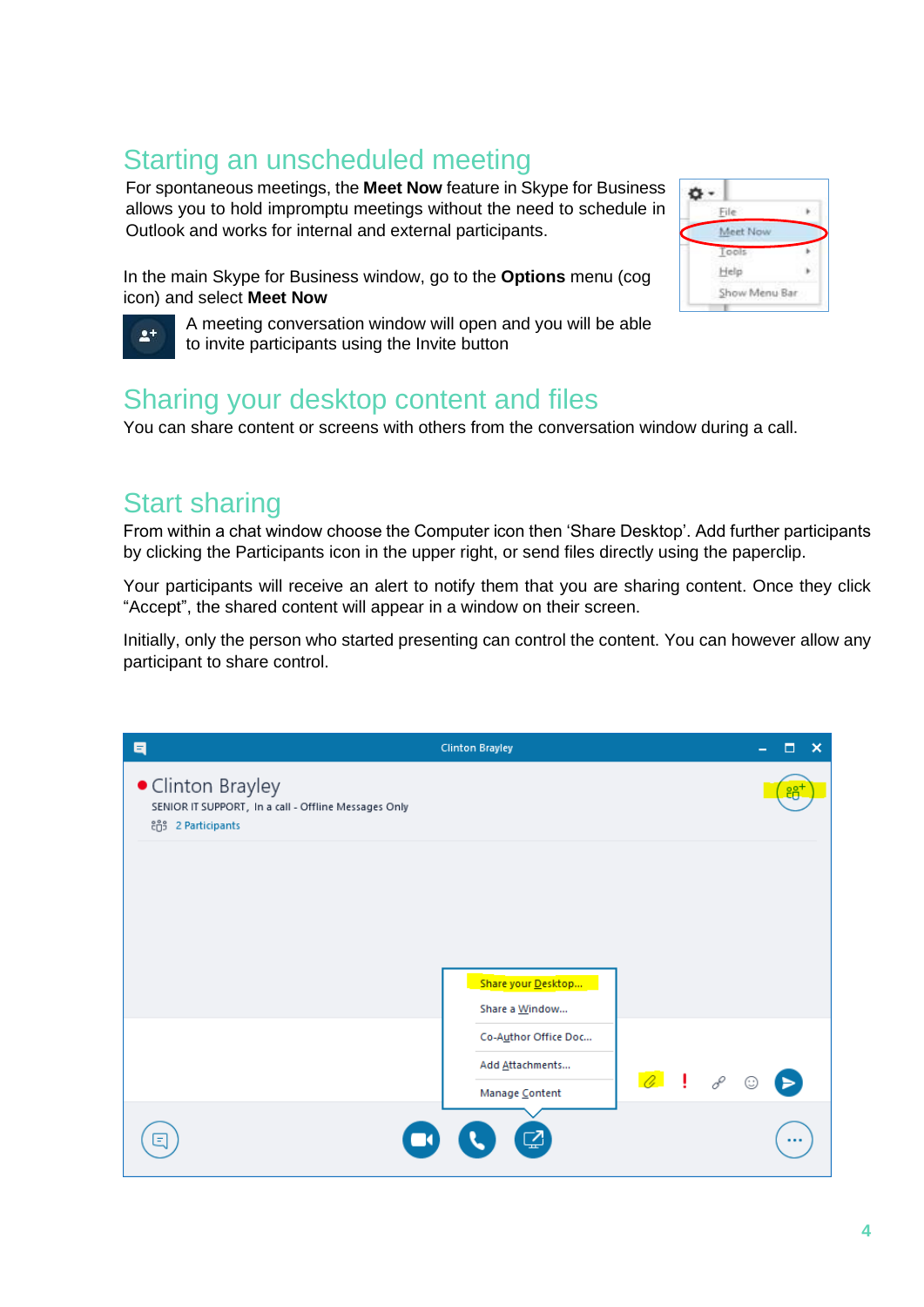Participants will see this banner above the shared desktop and can request control of the remote screen if required.

| 同                            | Ben Lam                                     |              |         |
|------------------------------|---------------------------------------------|--------------|---------|
| 000<br>2 Participants<br>~∪~ | <b>Actual Size</b><br><b>Request Contro</b> | 0:42<br>.all | $\circ$ |

#### Skype for Business on your Mobile

Simply search for and download 'Skype for Business' in the App store / Play Store on your device. This will enable you to make and receive calls on your mobile as you would on your desk phone. The app utilizes data and doesn't consume your providers minutes and text quotas. Use Wi-Fi for improved call quality.

| $\mathbf{\Theta}$<br>Sign in       |
|------------------------------------|
| firstname.surname@ukfinance.org.uk |
|                                    |
| ave Password                       |
| <b>Advanced options</b>            |
| Sign in                            |

1. Sign in using your [relevant](mailto:firstname.surname@ukfinance.org.uk) username Ensure to enable notifications and mic when prompted



2. In the top right click 'Skip' as your desk number will auto populate later.

| ◀ Search പ  ক | 14:34                                                                                                                                              | $\odot$ (<br>▬ | Choose Skip |
|---------------|----------------------------------------------------------------------------------------------------------------------------------------------------|----------------|-------------|
|               |                                                                                                                                                    | <b>Skip</b>    |             |
|               | We need your phone number with<br>country and region codes:                                                                                        |                |             |
|               | $+44$                                                                                                                                              |                |             |
|               | This lets you make and get work calls, and join meetings<br>from Skype for Business.<br>(If you use VoIP and it's unavailable this is your backup) |                |             |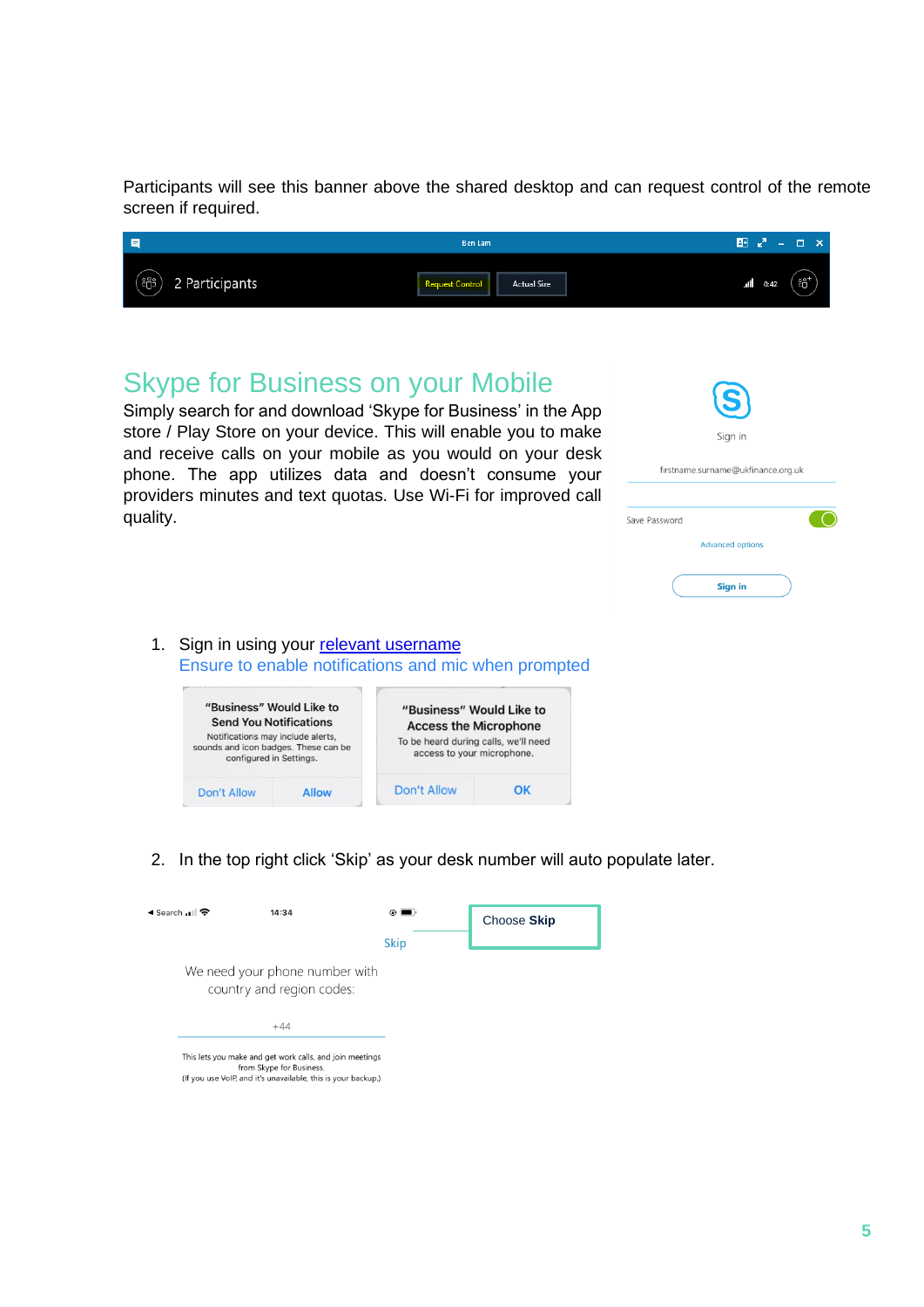#### 3. Welcome to the home screen



4. In Calendar view you can see upcoming Skype meetings, click 'Join' to participate without manually dialling in.

| ◀ Search .। । কি                                                              | 14:41                | $^{\circ}$ |                                           |
|-------------------------------------------------------------------------------|----------------------|------------|-------------------------------------------|
|                                                                               | <b>Meetings</b>      |            |                                           |
| Create and start a new ad-hoc<br>online meeting                               |                      | Meet now   | Create ad-hoc meetings here               |
| Today                                                                         |                      | 6 Mar      |                                           |
| $\begin{cases} 10:00 - 12:00 \\ \text{LOan laptop for Charlotte} \end{cases}$ |                      |            |                                           |
| 14:00 - 14:30<br>Tech hub                                                     |                      |            |                                           |
| All day<br>My Meeting<br><b>Til</b> Microsoft Teams Meeting                   |                      | Join       | Join upcoming meetings directly from here |
|                                                                               | <b>Open Calendar</b> |            |                                           |